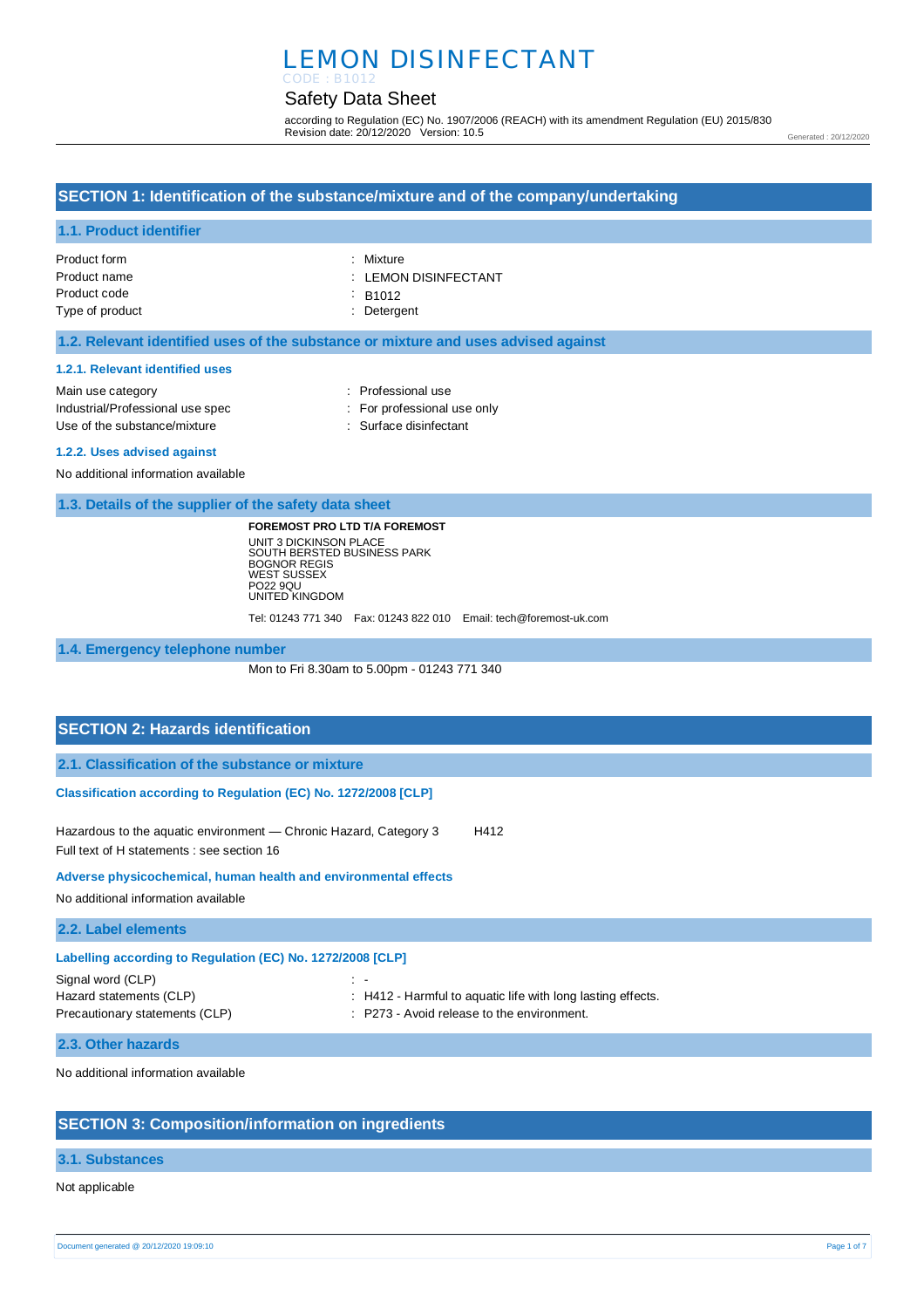according to Regulation (EC) No. 1907/2006 (REACH) with its amendment Regulation (EU) 2015/830

| 3.2. Mixtures                                                             |                                                                           |               |                                                                                                                                       |
|---------------------------------------------------------------------------|---------------------------------------------------------------------------|---------------|---------------------------------------------------------------------------------------------------------------------------------------|
| <b>Name</b>                                                               | <b>Product identifier</b>                                                 | $\frac{1}{2}$ | <b>Classification according to</b><br><b>Regulation (EC) No.</b><br>1272/2008 [CLP]                                                   |
| Quaternary ammonium compounds, benzyl-C12-16-<br>alkyldimethyl, chlorides | (CAS-No.) 68424-85-1<br>(EC-No.) 270-325-2<br>(REACH-no) 01-2119965180-41 | $0.1 - 1$     | Acute Tox. 4 (Oral), H302<br>Skin Corr. 1B, H314<br>Eye Dam. 1, H318<br>Aquatic Acute 1, H400 (M=10)<br>Aquatic Chronic 1, H410 (M=1) |
| Full text of H-statements: see section 16                                 |                                                                           |               |                                                                                                                                       |

| ISECTION 4. FIISL dIU IIIEdSUIES                                                                                     |                                                                                                                                                                                                                                                                                                             |
|----------------------------------------------------------------------------------------------------------------------|-------------------------------------------------------------------------------------------------------------------------------------------------------------------------------------------------------------------------------------------------------------------------------------------------------------|
| 4.1. Description of first aid measures                                                                               |                                                                                                                                                                                                                                                                                                             |
| First-aid measures after inhalation<br>First-aid measures after skin contact<br>First-aid measures after eye contact | : Remove person to fresh air and keep comfortable for breathing.<br>: Wash skin with plenty of water.<br>: IF IN EYES: Rinse cautiously with water for several minutes. Remove contact lenses, if<br>present and easy to do. Continue rinsing. If eye irritation persists: Get medical<br>advice/attention. |
| First-aid measures after ingestion                                                                                   | : Give nothing or a little water to drink. Get medical advice/attention if you feel unwell.                                                                                                                                                                                                                 |
| 4.2. Most important symptoms and effects, both acute and delayed                                                     |                                                                                                                                                                                                                                                                                                             |
| Symptoms/effects after skin contact<br>Symptoms/effects after eye contact                                            | : Repeated or prolonged skin contact may cause irritation.<br>: May cause slight irritation.                                                                                                                                                                                                                |
|                                                                                                                      | 4.3. Indication of any immediate medical attention and special treatment needed                                                                                                                                                                                                                             |

Treat symptomatically.

| <b>SECTION 5: Firefighting measures</b>                    |                                     |  |  |
|------------------------------------------------------------|-------------------------------------|--|--|
| 5.1. Extinguishing media                                   |                                     |  |  |
| Suitable extinguishing media                               | : Carbon dioxide. Dry powder. Foam. |  |  |
| 5.2. Special hazards arising from the substance or mixture |                                     |  |  |
| No additional information available                        |                                     |  |  |
| 5.3. Advice for firefighters                               |                                     |  |  |
| No additional information available                        |                                     |  |  |
|                                                            |                                     |  |  |
| <b>SECTION 6: Accidental release measures</b>              |                                     |  |  |
|                                                            |                                     |  |  |

| 6.1. Personal precautions, protective equipment and emergency procedures |                                                  |             |
|--------------------------------------------------------------------------|--------------------------------------------------|-------------|
| 6.1.1. For non-emergency personnel                                       |                                                  |             |
| Emergency procedures                                                     | : Evacuate unnecessary personnel.                |             |
| 6.1.2. For emergency responders                                          |                                                  |             |
| Protective equipment                                                     | : Use personal protective equipment as required. |             |
| <b>6.2. Environmental precautions</b>                                    |                                                  |             |
| Avoid release to the environment.                                        |                                                  |             |
| 6.3. Methods and material for containment and cleaning up                |                                                  |             |
| For containment                                                          | Collect spillage.                                |             |
| Document generated @ 20/12/2020 19:09:10                                 |                                                  | Page 2 of 7 |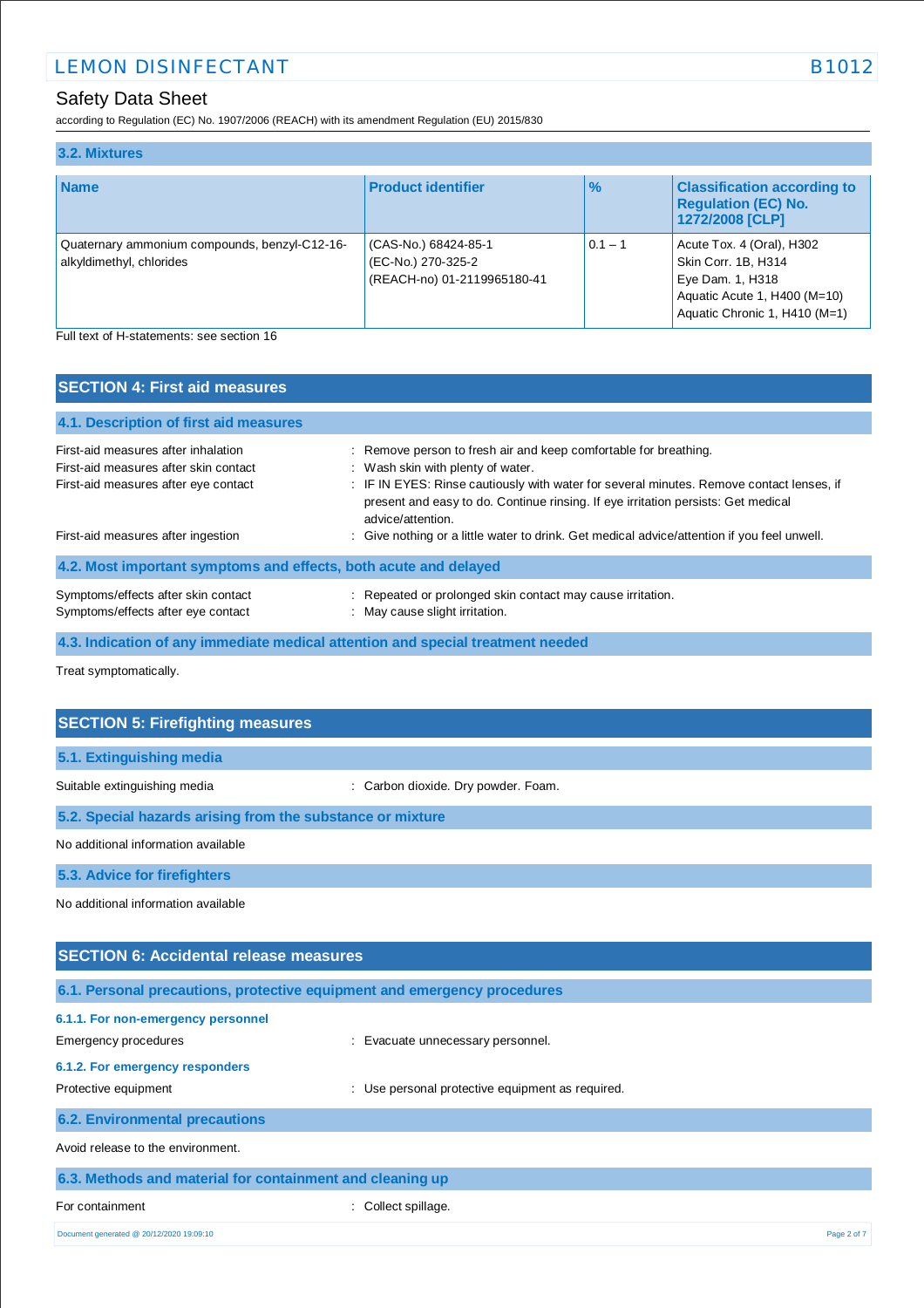## LEMON DISINFECTANT B101

## Safety Data Sheet

according to Regulation (EC) No. 1907/2006 (REACH) with its amendment Regulation (EU) 2015/830

Methods for cleaning up **interpret in the spills** with inert solids, such as clay or diatomaceous earth as soon as possible.

### **6.4. Reference to other sections**

For further information refer to section 8: "Exposure controls/personal protection". For further information refer to section 13.

| <b>SECTION 7: Handling and storage</b>                                                          |                                                                                                                                                                                                       |  |  |
|-------------------------------------------------------------------------------------------------|-------------------------------------------------------------------------------------------------------------------------------------------------------------------------------------------------------|--|--|
| 7.1. Precautions for safe handling                                                              |                                                                                                                                                                                                       |  |  |
| Precautions for safe handling<br>Hygiene measures                                               | : Avoid contact with eyes.<br>: Do not eat, drink or smoke when using this product.                                                                                                                   |  |  |
| 7.2. Conditions for safe storage, including any incompatibilities                               |                                                                                                                                                                                                       |  |  |
| Technical measures<br>Storage conditions<br>Incompatible products<br>Special rules on packaging | : Does not require any specific or particular technical measures.<br>: Keep container closed when not in use.<br>: Oxidizing agent. Strong acids. Strong bases.<br>: Keep only in original container. |  |  |
| 7.3. Specific end use(s)                                                                        |                                                                                                                                                                                                       |  |  |

No additional information available

### **SECTION 8: Exposure controls/personal protection**

#### **8.1. Control parameters**

**8.1.1 National occupational exposure and biological limit values** 

No additional information available

**8.1.2. Recommended monitoring procedures** 

No additional information available

**8.1.3. Air contaminants formed** 

No additional information available

#### **8.1.4. DNEL and PNEC**

No additional information available

**8.1.5. Control banding** 

No additional information available

**8.2. Exposure controls**

### **8.2.1. Appropriate engineering controls**

No additional information available

### **8.2.2. Personal protection equipment**

#### **8.2.2.1. Eye and face protection**

| <b>Eye protection:</b>                    |  |
|-------------------------------------------|--|
| Not required for normal conditions of use |  |

#### **8.2.2.2. Skin protection**

**Skin and body protection:**

Not required for normal conditions of use

#### **8.2.2.3. Respiratory protection**

No additional information available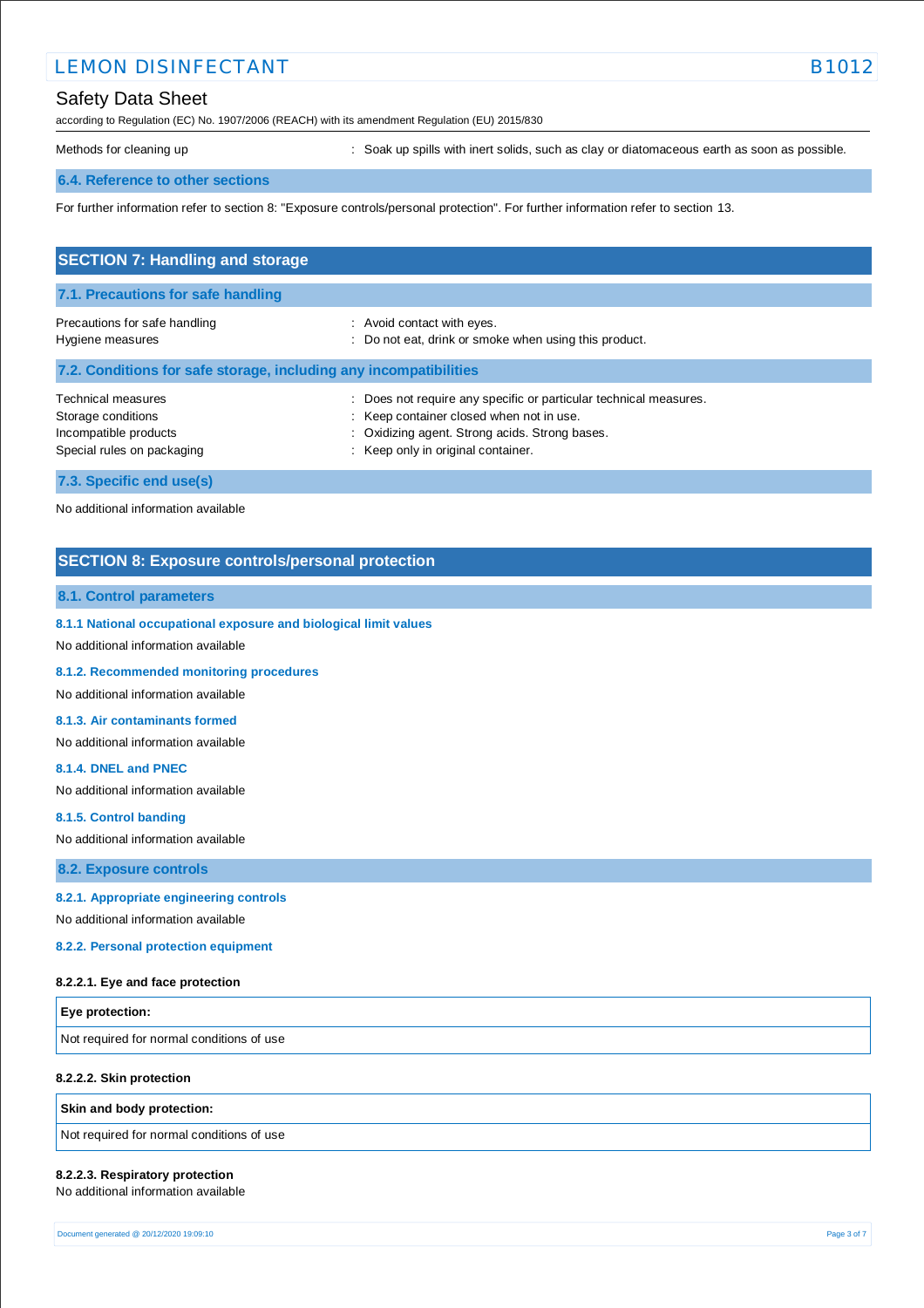according to Regulation (EC) No. 1907/2006 (REACH) with its amendment Regulation (EU) 2015/830

### **8.2.2.4. Thermal hazards**

No additional information available

### **8.2.3. Environmental exposure controls**

No additional information available

## **SECTION 9: Physical and chemical properties**

## **9.1. Information on basic physical and chemical properties**

| <b>Physical state</b>                           | Liquid            |
|-------------------------------------------------|-------------------|
| Appearance                                      | Liquid.           |
| Colour                                          | Yellow.           |
| Odour                                           | lemon-like.       |
| Odour threshold                                 | No data available |
| рH                                              | 7                 |
| Relative evaporation rate (butylacetate=1)      | No data available |
| Melting point                                   | No data available |
| Freezing point                                  | No data available |
| Boiling point                                   | $\geq 100$ °C     |
| Flash point                                     | No data available |
| Auto-ignition temperature                       | No data available |
| Decomposition temperature                       | No data available |
| Flammability (solid, gas)                       | No data available |
| Vapour pressure                                 | No data available |
| Relative vapour density at 20 °C                | No data available |
| Relative density                                | 1                 |
| Solubility                                      | Soluble in water. |
| Partition coefficient n-octanol/water (Log Pow) | No data available |
| Viscosity, kinematic                            | No data available |
| Viscosity, dynamic                              | No data available |
| Explosive properties                            | No data available |
| Oxidising properties                            | No data available |
| Explosive limits                                | No data available |

### **9.2. Other information**

No additional information available

## **SECTION 10: Stability and reactivity**

## **10.1. Reactivity**

The product is non-reactive under normal conditions of use, storage and transport.

**10.2. Chemical stability**

Stable under normal conditions of use.

**10.3. Possibility of hazardous reactions**

No dangerous reactions known under normal conditions of use.

**10.4. Conditions to avoid**

None under recommended storage and handling conditions (see section 7).

**10.5. Incompatible materials**

None under normal use.

**10.6. Hazardous decomposition products**

Under normal conditions of storage and use, hazardous decomposition products should not be produced.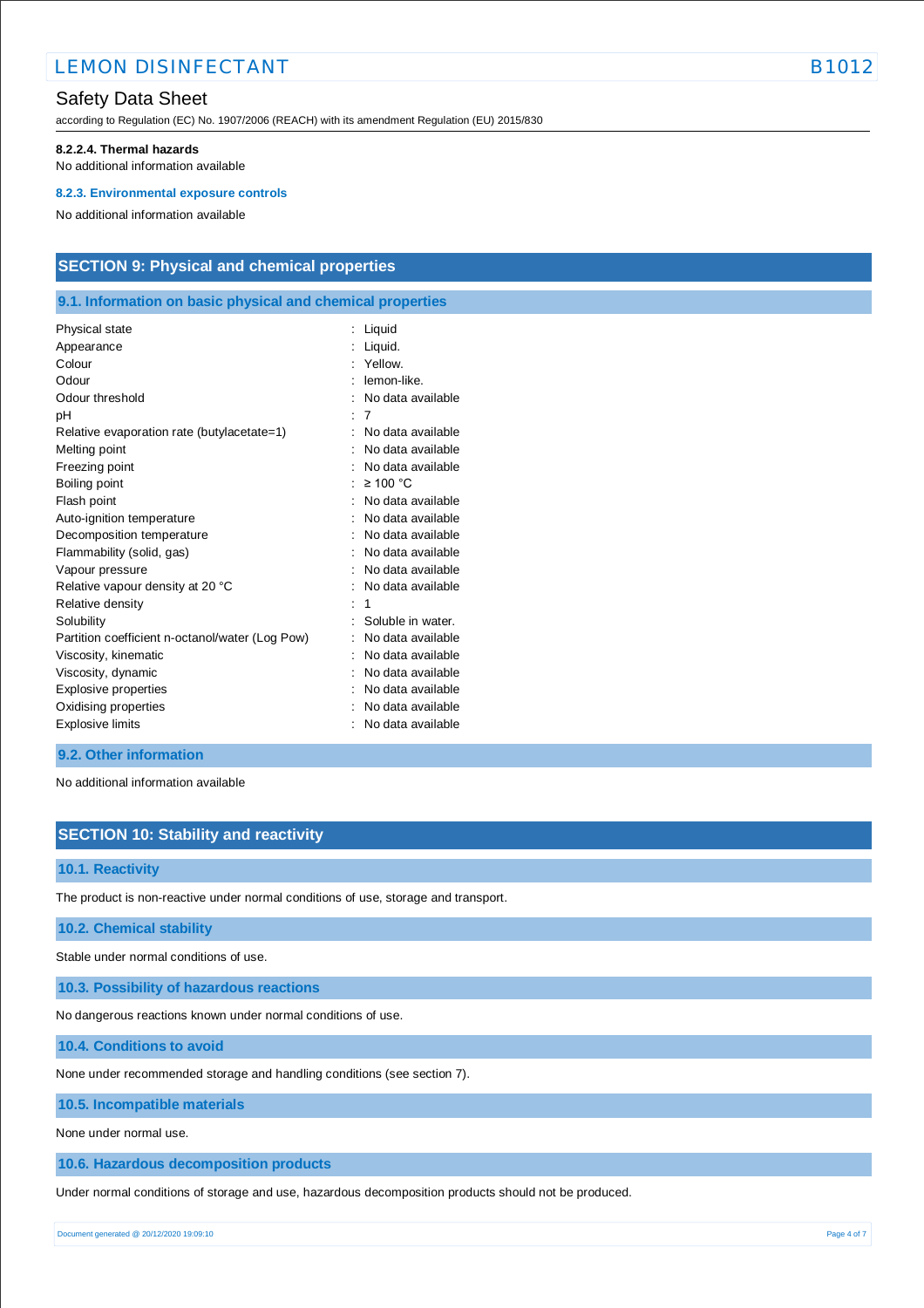according to Regulation (EC) No. 1907/2006 (REACH) with its amendment Regulation (EU) 2015/830

## **SECTION 11: Toxicological information**

# **11.1 Information on toxicological effects**

| Acute toxicity (oral)<br>Acute toxicity (dermal)<br>Acute toxicity (inhalation) | Not classified<br>٠.<br>Not classified<br>: Not classified |
|---------------------------------------------------------------------------------|------------------------------------------------------------|
| Skin corrosion/irritation                                                       | Not classified<br>pH: 7                                    |
| Serious eye damage/irritation                                                   | : Not classified<br>pH: 7                                  |
| Respiratory or skin sensitisation                                               | Not classified                                             |
| Germ cell mutagenicity                                                          | Not classified                                             |
| Carcinogenicity                                                                 | : Not classified                                           |
| Reproductive toxicity                                                           | : Not classified                                           |
| STOT-single exposure                                                            | Not classified                                             |
| STOT-repeated exposure                                                          | Not classified                                             |
| Aspiration hazard                                                               | Not classified                                             |

| <b>SECTION 12: Ecological information</b>                                                                                                                                                               |  |
|---------------------------------------------------------------------------------------------------------------------------------------------------------------------------------------------------------|--|
| 12.1. Toxicity                                                                                                                                                                                          |  |
| Hazardous to the aquatic environment, short-term<br>: Not classified<br>(acute)<br>Hazardous to the aquatic environment, long-term<br>: Harmful to aquatic life with long lasting effects.<br>(chronic) |  |
| 12.2. Persistence and degradability                                                                                                                                                                     |  |
| No additional information available                                                                                                                                                                     |  |
| 12.3. Bioaccumulative potential                                                                                                                                                                         |  |
| No additional information available                                                                                                                                                                     |  |
| 12.4. Mobility in soil                                                                                                                                                                                  |  |
| No additional information available                                                                                                                                                                     |  |
| 12.5. Results of PBT and vPvB assessment                                                                                                                                                                |  |
| No additional information available                                                                                                                                                                     |  |
| 12.6. Other adverse effects                                                                                                                                                                             |  |
| No additional information available                                                                                                                                                                     |  |
| <b>SECTION 13: Disposal considerations</b>                                                                                                                                                              |  |

**13.1. Waste treatment methods**

No additional information available

## **SECTION 14: Transport information**

In accordance with ADR / IMDG / IATA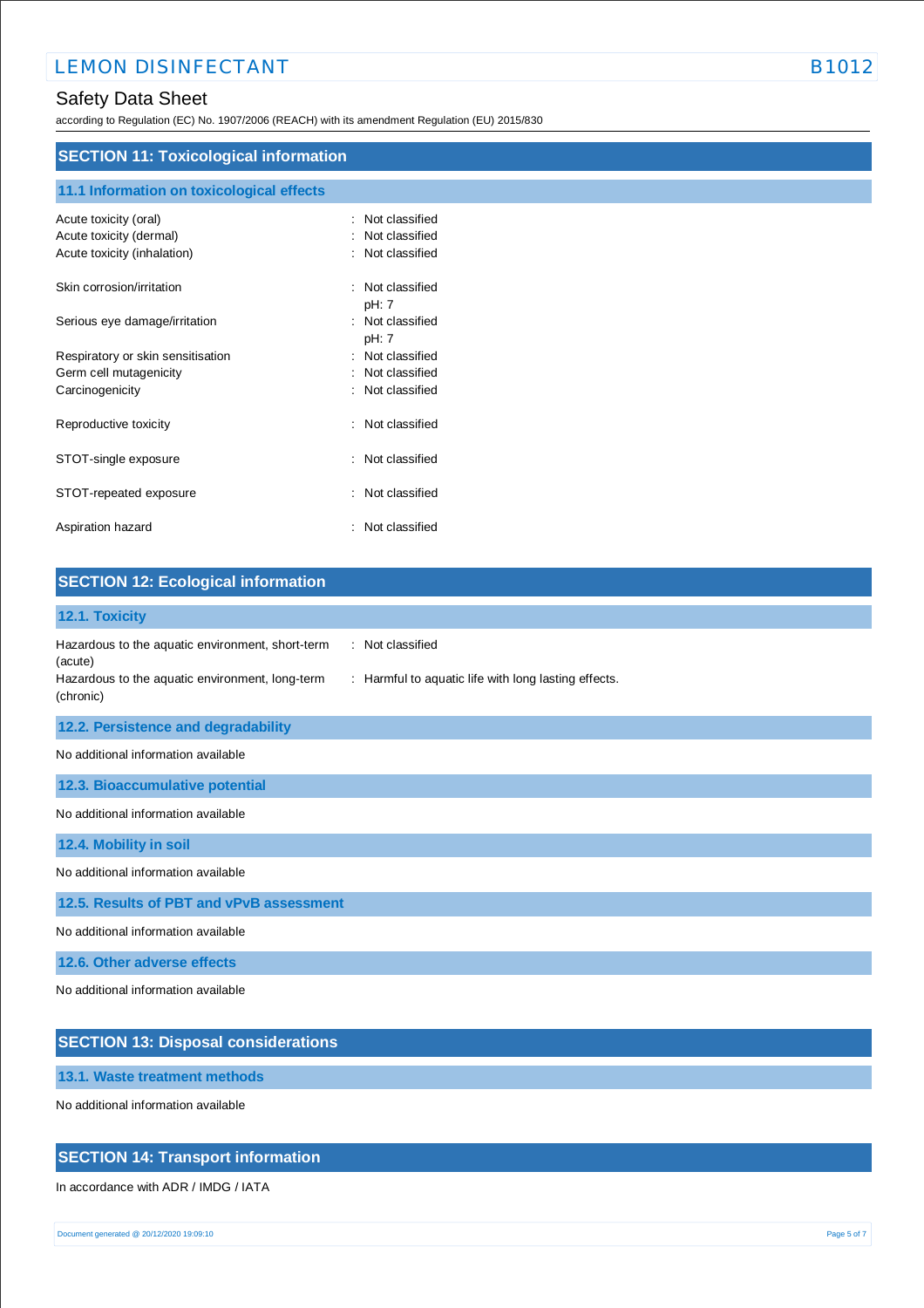according to Regulation (EC) No. 1907/2006 (REACH) with its amendment Regulation (EU) 2015/830

| : Not applicable<br>Not applicable<br>: Not applicable<br>Not applicable<br>Not applicable<br>: Not applicable<br>: Not applicable                                                                           |
|--------------------------------------------------------------------------------------------------------------------------------------------------------------------------------------------------------------|
|                                                                                                                                                                                                              |
|                                                                                                                                                                                                              |
|                                                                                                                                                                                                              |
|                                                                                                                                                                                                              |
|                                                                                                                                                                                                              |
| : Not applicable<br>: Not applicable                                                                                                                                                                         |
|                                                                                                                                                                                                              |
| : Not applicable<br>Not applicable<br>: Not applicable                                                                                                                                                       |
|                                                                                                                                                                                                              |
| : No<br>No<br>: No supplementary information available                                                                                                                                                       |
|                                                                                                                                                                                                              |
|                                                                                                                                                                                                              |
| 14.7. Transport in bulk according to Annex II of Marpol and the IBC Code                                                                                                                                     |
|                                                                                                                                                                                                              |
|                                                                                                                                                                                                              |
| 15.1. Safety, health and environmental regulations/legislation specific for the substance or mixture                                                                                                         |
| Contains no REACH substances with Annex XVII restrictions<br>Contains no substance subject to Regulation (EU) No 649/2012 of the European Parliament and of the Council of 4 July 2012 concerning the export |
|                                                                                                                                                                                                              |

Contains no substance subject to Regulation (EU) No 2019/1021 of the European Parliament and of the Council of 20 June 2019 on persistent organic pollutants

| Detergent Regulation (648/2004/EC): Labelling of contents: |               |  |  |
|------------------------------------------------------------|---------------|--|--|
| <b>Component</b>                                           | $\frac{9}{6}$ |  |  |
| cationic surfactants                                       | $< 5\%$       |  |  |
| Document generated @ 20/12/2020 19:09:10<br>Page 6 of 7    |               |  |  |